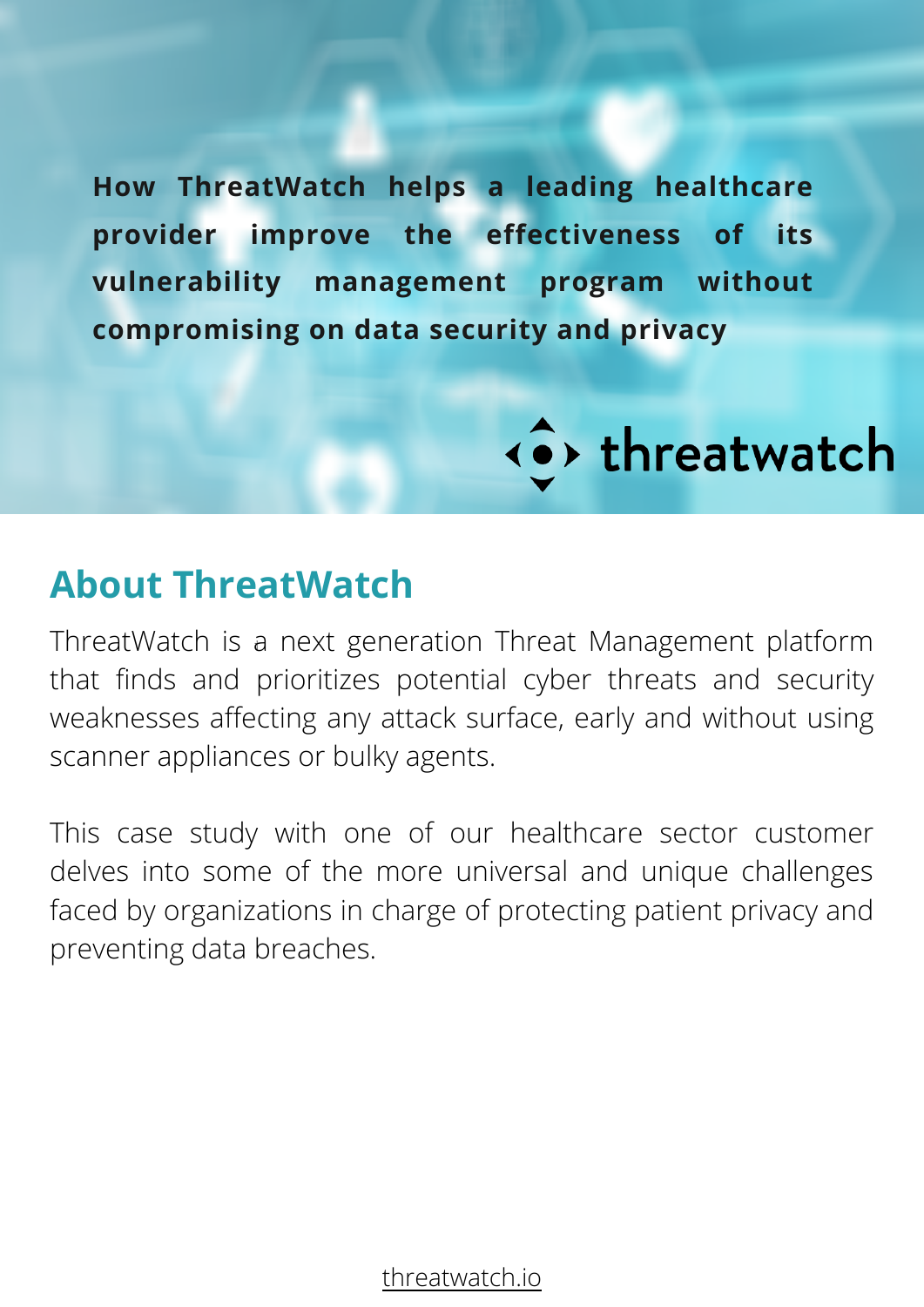

## **Challenges**

#### **Increased risk from third party agents for asset discovery**

Privacy and data security are of utmost importance to any healthcare provider as was in this case. So, while running an effective vulnerability management program, patient data privacy was always going to be a risk due to the need to deploy third party agents for asset discovery. This was especially important for certain classes of asset being used exclusively for certain projects using sensitive patient information.



#### **Vulnerability backlog**



Privacy and data security are of utmost importance to any healthcare provider as was in this case. So, while running an effective vulnerability management program, patient data privacy was always going to be a risk due to the need to deploy third party agents for asset discovery. This was especially important for certain classes of asset being used exclusively for certain projects using sensitive patient information.

#### **Cloud asset sprawl and scanning costs**

Keeping track of assets on the cloud for vulnerability management was a major challenge because of the elastic nature of cloud where instances come and go. Without effective aging of decommissioned assets, this was creating a sprawl that adds to the complexity and costs of the vulnerability management program.

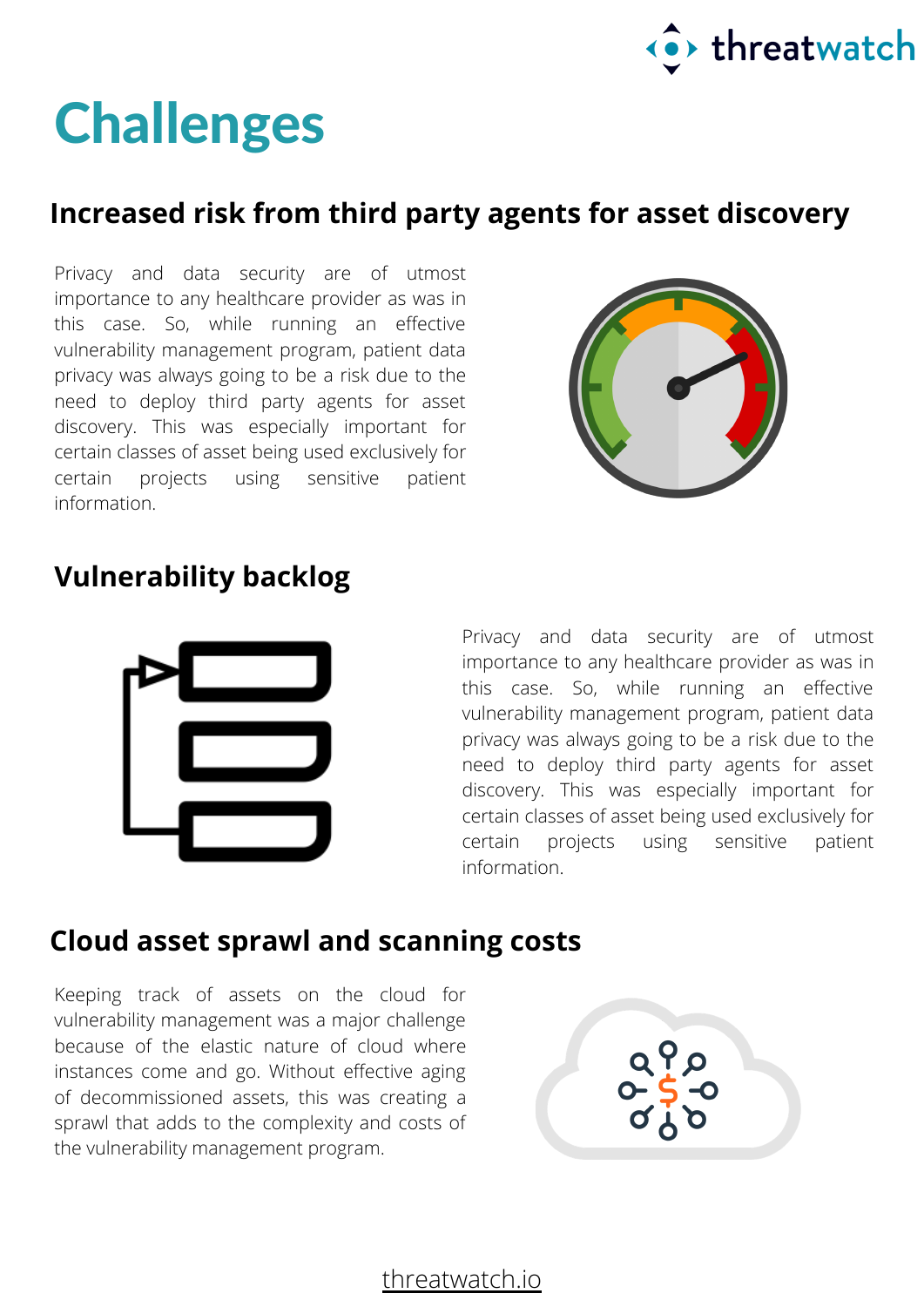

### Approach

#### **No-agent, cloud native asset discovery**

ThreatWatch does not believe in re-inventing the wheel when it comes to asset discovery. All major cloud providers allow deep asset discovery using native APIs. This approach eliminates the need for having agents. Instead a simple, open source CLI maintained by ThreatWatch was recommended. This CLI was designed to be easy to use and automate from within the provider network thus also eliminating the need for sharing cloud credentials with a third party service.



#### **Malware context and vulnerability prioritization**



Using machine curated threat and vulnerability intelligence provided by ThreatWatch, vulnerabilities identified on assets can be prioritized based on several important factors besides just CVSS scores. By identifying exploitabile, exploited or malware weaponized vulnerabilities the backlog can be significantly reduced and teams can focus on real issues that can cause breaches rather than keeping up with the long tail of vulnerabilities.

#### **Policy based asset aging**

ThreatWatch policies allow decommissioned assets to be aged out and purged automatically. This will reduce the asset sprawl and reduce the clutter in reporting introduced by older assets. This, coupled with ThreatWatch's simple pricing model helps reduce the costs .of the vulnerability management program

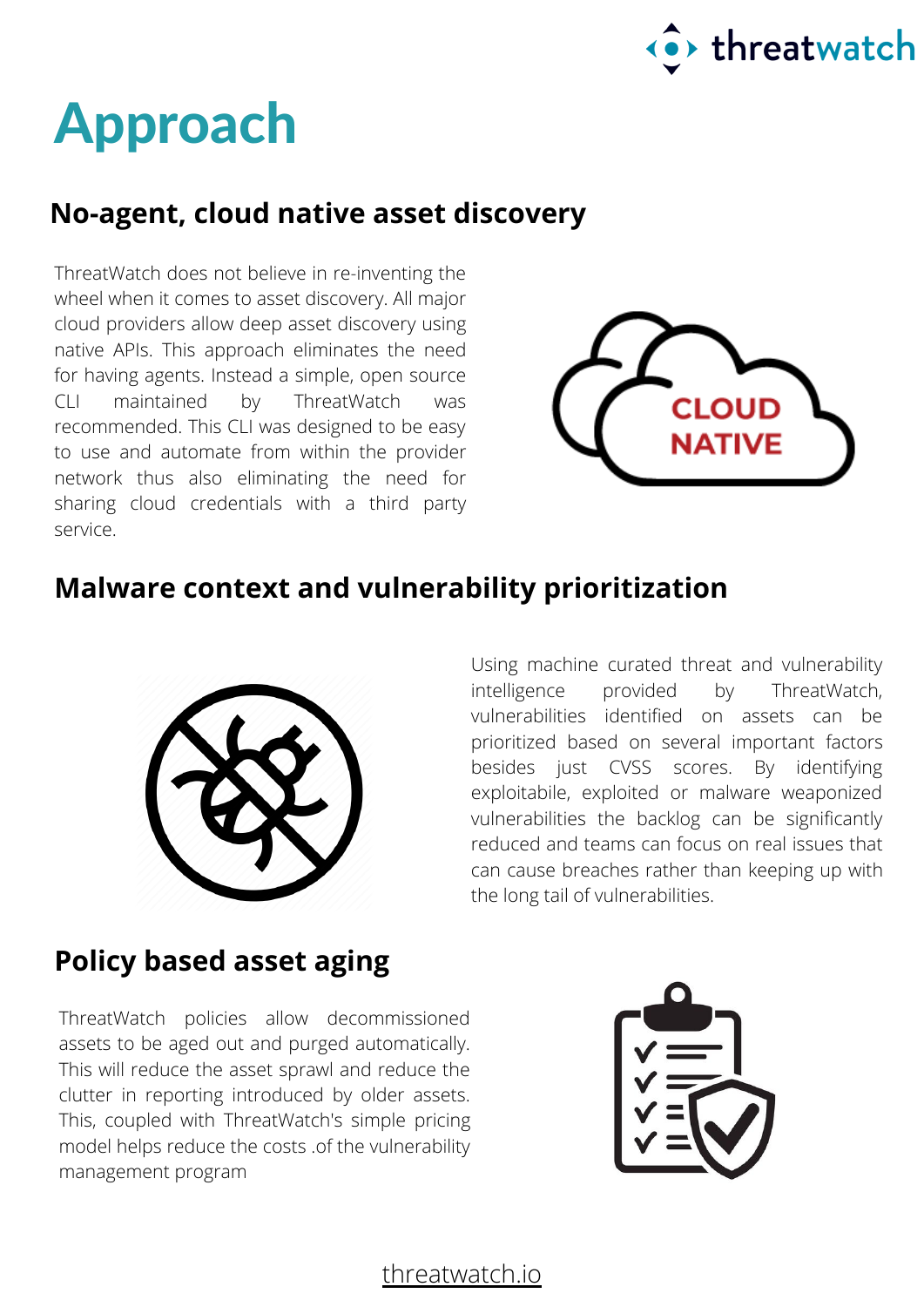

### **Results**

### **Reduced risk from third party agents on critical assets**

Using a cloud native no-agent approach, the vulnerability management program was able to track hundreds of assets on cloud without deploying third party asset discovery agents. This also reduced the risk from having to share cloud credentials to a third party service. Risk from compromised agents or shared credentials was eliminated.



#### **Reduced vulnerability backlog with accurate prioritization**



Accurate prioritization of vulnerabilities resulted in a **90% reduction in backlog.**

Reduction in backlog meant the high priority vulnerabilities were being patched faster resulting in better cyber hygiene and reduced riisk of attacks.

#### **Reduced VM overheads and costs**

Decommissioned assets are now automatically getting purged from the VM program using policies run on set schedule. This resulted in lowering the costs and complexities of the VM program.